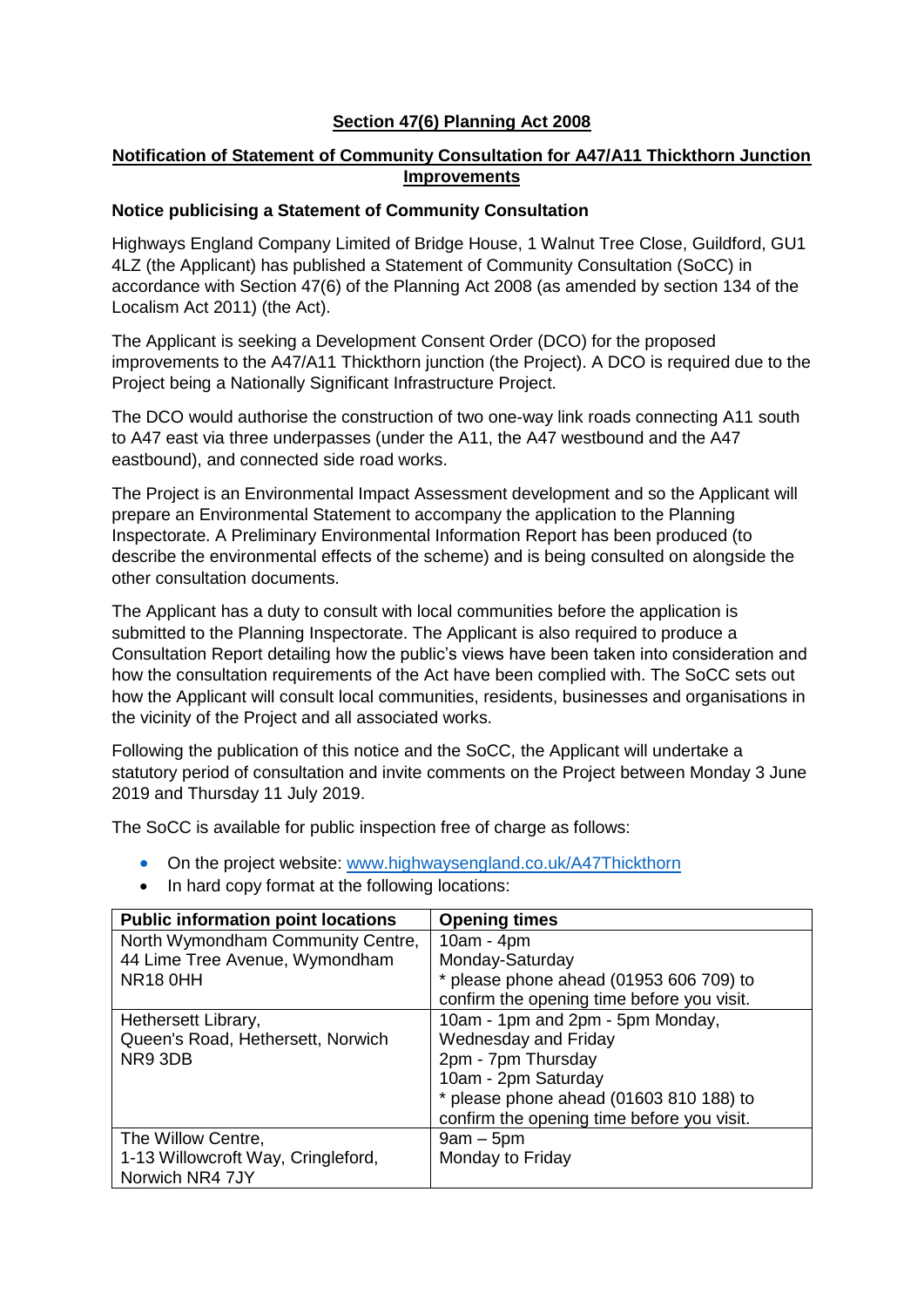|                                         | * please phone ahead (01603 457 222) to<br>confirm the opening time before you visit. |  |  |
|-----------------------------------------|---------------------------------------------------------------------------------------|--|--|
| Norfolk and Norwich Millennium Library, | 10am - 7pm Monday-Friday                                                              |  |  |
| The Forum, Millennium Plain, Norwich    | 9am - 5pm Saturday                                                                    |  |  |
| NR <sub>2</sub> 1AW                     | * please phone ahead (01603 774 709) to                                               |  |  |
|                                         | confirm the opening time before you visit.                                            |  |  |
| Norwich City Council,                   | 8:45am - 5pm Monday, Tuesday, Thursday and                                            |  |  |
| City Hall, St Peters Street, Norwich    | Friday                                                                                |  |  |
| NR <sub>2</sub> 1NH                     | 1pm - 5pm Wednesday                                                                   |  |  |
|                                         | $*$ please phone ahead (0344 980 3333) to                                             |  |  |
|                                         | confirm the opening time before you visit.                                            |  |  |
| Norfolk County Council,                 | 9am - 5pm Monday-Friday                                                               |  |  |
| County Hall, Martineau Lane, Norwich    | $*$ please phone ahead (0344 800 8020) to                                             |  |  |
| NR1 2DH                                 | confirm the opening time before you visit.                                            |  |  |

Please ask for the copying charges at the relevant venue where copying facilities are available.

# **Public Consultation Exhibitions during formal consultation**

We are interested in hearing your views on the Project and will be undertaking formal consultation over the following weeks. We will be holding drop in public consultation exhibitions during the consultation period, where members of the project team will be available to discuss the proposals and answer any questions you may have. Materials including maps, visual aids and digital models will be available for review and comment. Exhibitions will take place at the following dates and locations:

| <b>Location</b>                                                                 | <b>Date</b>              | Opening<br>time | <b>Closing</b><br>time |
|---------------------------------------------------------------------------------|--------------------------|-----------------|------------------------|
| Hethersett Village Hall, Back Lane,<br>Hethersett, Norwich, NR9 3JJ             | Monday<br>10 June 2019   | 1pm             | 8pm                    |
| Ketteringham Village Hall, High Street,<br>Ketteringham, Wymondham, NR18<br>9RU | Thursday<br>13 June 2019 | 1pm             | 8pm                    |
| The Willow Centre, 1-13 Willowcroft<br>Way, Cringleford, Norwich, NR4 7JJ       | Friday<br>14 June 2019   | 1pm             | 8pm                    |
| Number 47, 47 Giles Street, Norwich,<br><b>NR2 1JR</b>                          | Saturday<br>15 June 2019 | 11am            | 5pm                    |

#### **Have your say**

Details about the formal consultation and how to get involved are set out in the SoCC. Your views are always welcomed throughout the development of the Project and all feedback provided during the consultation period will be considered and taken into account as set out in the SoCC. Responses to this consultation must be received by Highways England no later